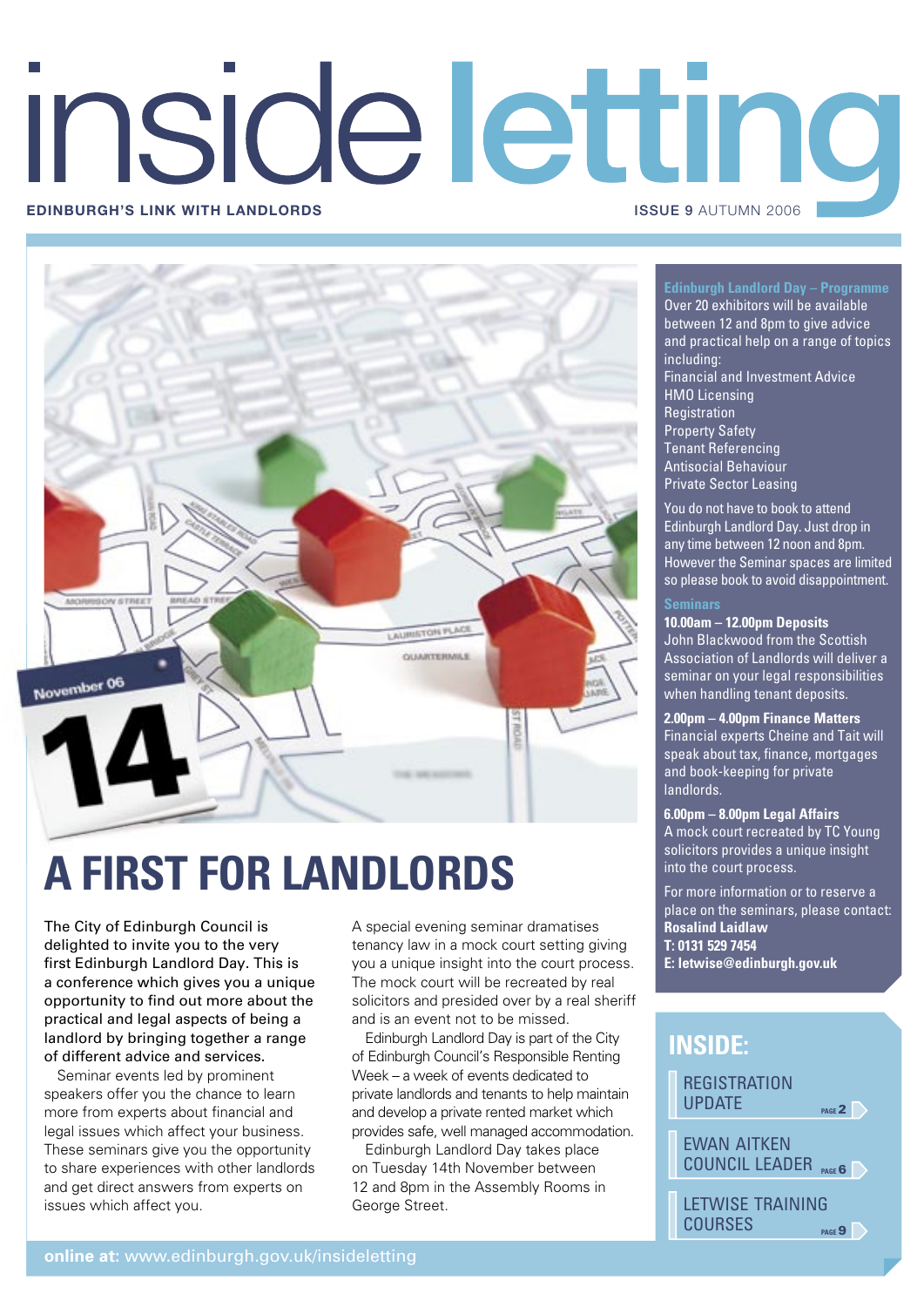August 2006 saw the 500th property enter into the Private Sector Leasing scheme (PSL). PSL allows the Council to lease from private landlords and use these properties to provide accommodation for people in housing need.

Chris Shipman, Chairman of Orchard & Shipman said: "One year on, landlord and investor interest remains very high. Word is spreading rapidly – having both the rent and the condition of the property guaranteed as well as the property professionally managed is highly attractive to landlords

#### **SCOTTISH ASSESSORS PORTAL**

Need to know which Council Tax band a property falls in to? Find this on www.saa.gov.uk.

Type in an address or postcode and the system will tell you the appropriate Council Tax band.

This site also lets you check rateable value details for commercial property. This includes the name and address of owners. This can be a handy tool when trying to trace shop owners for things like common repairs issues.

# **LOCAL HOUSING ALLOWANCE ( LHA) UPDATE**

As the only Scottish pathfinder authority, Edinburgh's housing benefit system operates unlike traditional housing benefit. This scheme is now scheduled to be rolled out nationally from April 2008. This means that if you have properties in other local authorities where your tenants receive housing benefit there will be changes. These changes are being phased in, with only new claimants and claimants who change address being affected. If you have any questions or concerns, please contact your local authority's Revenue and Benefits department.

- Do they know the procedure for reporting repairs?
- $\blacksquare$  If they should be washing the stairs, are they taking their turn?
- Are they using appliances like washing machines correctly?
- Have they bought a TV licence?
- Have they sorted out their council tax with revenues and benefits?
- $\blacksquare$  Does the flat look clean?
- $\blacksquare$  Have they had any contact with the neighbours?

who also benefit from likely capital appreciation of the property." The Council has referral criteria for tenants receiving a PSL tenancy and this combined with Orchard & Shipman's responsive tenancy management approach is helping to ensure the continued success of the scheme.

### **FIRST TIME STUDENT – FIRST TIME TENANT**

By October, all the universities and colleges have inducted their 'Freshers' and their courses are underway. So are the tenancies of around 38,000 students. Remember that many tenants will not have lived away from home before and some will have never experienced communal living. Make sure you arrange a settling in visit with your tenants four to six weeks into the tenancy. This gives you all an opportunity to maintain contact and discuss any problems sooner rather than later. Give at least 24 hours notice, preferably in writing.

ALL RIGHTS RESERVED. MATERIAL CONTAINED IN<br>THIS PUBLICATION MAY NOT BE REPRODUCED, IN<br>WHOLE OR IN PART, WITHOUT PRIOR PERMISSION<br>OF THE CITY OF EDINBURGH COUNCIL (OR OTHER COPYRIGHT OWNERS). WHILST EVERY EFFORT IS MADE TO ENSURE THAT THE INFORMATION GIVEN HEREIN IS ACCURATE, NO LEGAL RESPONSIBILITY IS ACCEPTED FOR ANY ERRORS, OMISSIONS OR MISLEADING STATEMENTS.

# et**wise**

**EDINBVRGH** 

## **THINGS YOU SHOULD CHECK OUT ARE,**

# **welcome**

Landlords or investors who are interested in learning more about Private Sector Leasing are invited to telephone Orchard & Shipman's Edinburgh Office on 0131 555 7781 to receive an information pack.

# LEGISLATION UPDATE HOUSING ACT (SCOTLAND) 2006

All private landlords were required to submit an application to register by 30 April 2006. Applications are still being processed prior to confirmations being sent. Below are a few tips from the Landlord Registration Team to help them process applications faster, and to keep you updated on what you should expect in completing the registration process.

**From 4th December 2006, landlords cannot reasonably refuse disabled tenants who ask to make adaptations to the property they rent.**

Landlords can attach conditions, i.e. insisting on a certain standard of work, or that the adaptations are removed when tenants leave.

 Tenants who would like to carry out adaptations to the property they live in will need to fund the adaptations themselves, however money may be available for this.

The City of Edinburgh Council can provide advice, information and grants for adapting homes. Contact: **The Assessment and Advice Service Tel: 0131 529 7661 The Accessible Homes Service Tel: 0131 529 7027 Email:**

**6.** The public search facility will only display results for fully approved landlords and properties. This is unlikely to be the case for any landlords in Edinburgh until early next year.

> **communitycarehousing@edinburgh.gov.uk** Or write to Community Care Housing **City of Edinburgh Council 23 Waterloo Place, Edinburgh EH1 3BH**

Welcome to the new look Inside Letting. Inside Letting is our link with you. Through its pages we can tell you about new council services, new policies and the developments that affect Edinburgh's private renting market.

 We have made the layout more readable and introduced a host of new features. The Training Programme provides a one stop guide to your rights and responsibilities, and we've introduced Case Law Reports from our trainers at TC Young. The popular Q+A spotlights Edinburgh's landlords and letting agents and we'll continue to bring you updates on topics such as registration and antisocial behaviour. Finally, in the first of a series questioning key figures about what matters to landlords, we interview new council leader Ewan Aitken.

**Remember, we always welcome your feedback.** 

**LANDLORDS STEP UP TO TACKLE HOMELESSNESS**

*<u>xchard &</u>* 

O LET

0131 555 7781

Inside Letting is published by The City of Edinburgh Council. Please Contact: **Lindsay Souter The City of Edinburgh Council 23 Waterloo Place Edinburgh, EH1 3BH Tel: 0131 529 7454**

**EDITOR**

Souter

**Coming Soon** - Keeping the



**ANTISOCIAL** 

**BEHAVIOUR**



# **NEWS IN BRIFF**

# **REGISTRATION UPDATE**

| 18444                                                                                                                                                     |                                                     |
|-----------------------------------------------------------------------------------------------------------------------------------------------------------|-----------------------------------------------------|
| intra da Bra Lucalincii Bugushum<br>--<br>the to which worth of days.<br>the province of the Con-                                                         |                                                     |
| Bronau, at the sales air dann, nó naghairt a bhí agus ring an traisin ann a propin at<br>Imparator a nagharal, ar a am chráil dearbha Cambura chainceann. |                                                     |
| Form more refer this bank to at free! Ad setup better                                                                                                     |                                                     |
|                                                                                                                                                           |                                                     |
|                                                                                                                                                           |                                                     |
|                                                                                                                                                           | <b>BIS COLLIS OF OUR CITY COMPANY</b>               |
| <b><i><u>SALES AND</u></i></b>                                                                                                                            | dealer the figure against<br><b>RUN BAY THE AVE</b> |
|                                                                                                                                                           | <b>START OFFICE</b><br>-                            |
|                                                                                                                                                           |                                                     |

**1.** If you apply online you must ensure you have gone through the whole process and either paid online or requested an invoice. Although legislation states that payment must be made for a valid application. the City of Edinburgh Council acknowledge that invoices have not

yet been sent. Providing you have requested an invoice, no enforcement action will be taken at this time.

**2.** HMO landlords with a username and password must log into the national system www.landlord registrationscotland.gov.uk and ensure their information is accurate. They then need to add any non-HMO properties they have. Finally, they must complete their application by clicking SUBMIT.

**3.** All Landlords/Agents/Organisations who have complied with Point 1 above will receive a CONFIRMATION LETTER, issued in the next few months. The confirmation letter must be signed and returned to the local authority. Payment summaries will follow for those landlords who have requested an invoice.

**4.** An invoice will be issued based on the signed confirmation letter and the payment summary being accurate.

**5.** Once payment has been received, final checks will be carried out. Landlords will receive a final letter once they have been approved.

**For further information, please contact: The Landlord Registration Team on 0131 469 5293 or contact letwise on 0131 529 7454**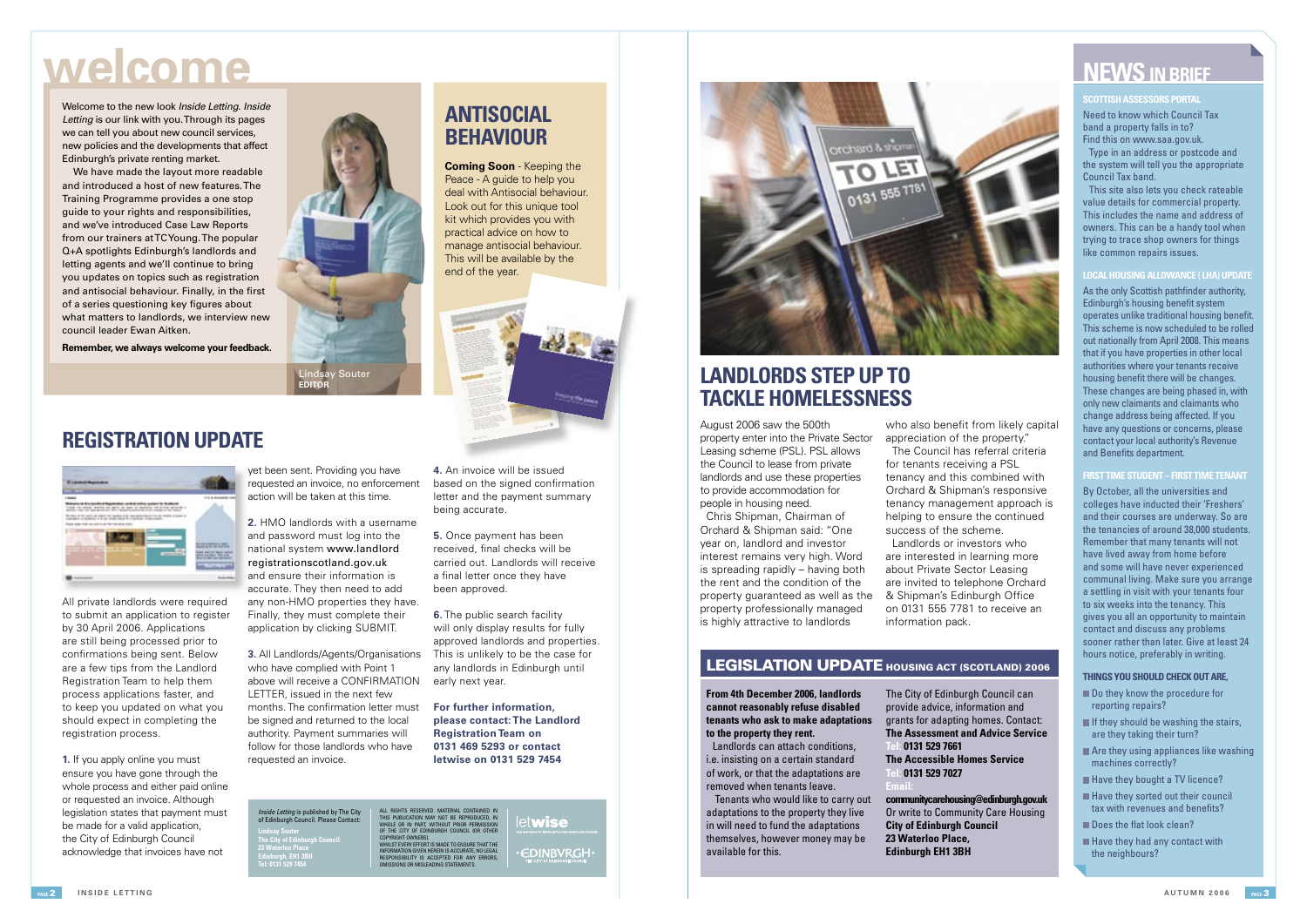

**David Rowand,**  Managing Director of Cairn

he comments. "There is an abundance of so-called buyto-let competition in the new build sector that older, larger flats located in close proximity to Edinburgh's universities and hospitals will remain popular. Although there may be a need for professional management, the rents achieved and potential capital growth have been historically strong."

The "university effect" has become a catalyst for the growth of the second properties market, with student occupied homes set to reach the 100,000 mark by 2010. There are currently 327,000 "handout homes" according to the Direct Line UK Second

One significant trend in the buy to let sector has been the increasing attractiveness of House in Multiple Occupancy (HMO) properties, where there are 3 or more unrelated tenants sharing and a license is required.

Properties Index in conjunction with the Future Foundation. According to the Index, a quarter of these were purchased by parents to house their children while studying at university – an increase of 26 percent since 2000. "Edinburgh is an ideal location for letting," says Rowand "There is also a wide diversity of small

areas in Edinburgh, each offering its own style and charm with bars, restaurants, delis which means there is not the need to travel too far from your front door."

## Strength in numbers

Rowand has identified a real demand from students for a higher quality of property. Students are more likely to sign a lease if the property has been furnished with standard modern conveniences such as dishwashers, washer dryers and stylish interiors.

"The licensing requirements can put people off initially, but when you realise that 4 to 6 tenants sharing can bring in up to £1750 per month, it is clearly much higher than the £600 to £700 per

# "The smart investor will look to more traditional properties'

month which would be generated from a smaller, modern unit," says Rowand. "Cash flow and vields make buy to let work so well." Cairn reports that its HMO

**n Scotland most lan<br>issue Short Assured<br>Tenancies to their te<br>This particular form of n Scotland most landlords issue Short Assured Tenancies to their tenants. tenancy is governed by the Housing (Scotland) Act 1988. It is intended to create a**  short fixed length tenancy. **If this type of tenancy is used in accordance with the provisions of this Act then there is no right for the tenant** 

> properties in Glasgow and Edinburgh achieve average yields of 6 to 7 percent, while Newcastle has been reaching as high as 10 percent.

"Edinburgh has had a consistently good rental market with stable rents and a good tenant occupancy which is all good news for landlords and agents alike," comments Rowand. "We have, however, identified that tenants – and students in particular – have become more discerning."

From an investment standpoint, Rowand believes that investors are beginning to realise the potential of student lets in Edinburgh's buoyant property market.

Landlords should be aware of this issue and should ensure that whenever they are setting up a Short Assured Tenancy they specify a period of time within the lease which complies with the statutory requirements of the minimum period of 6 months. In doing so, it is often better to allow the tenant an extra day in the property rather than fall foul of the legislation at a later date.



**respectively a** improperties has been<br>experiencing rapid growth<br>in its comprehensive<br>residential letting service recently **airn Properties has been experiencing rapid growth in its comprehensive rolled out in the Edinburgh market specialising in everything from executive lets to student accommodation. David Rowand, Managing Director of Cairn, believes that Edinburgh is in the middle of mini-boom, fuelled by an influx of students and key workers.** 

"The smart investor will look to more traditional properties,"



# **What is six months? CASE NOTES:**

IN THE FIRST OF A REGULAR FEATURE, LIGHTING A PATH THROUGH THE LEGAL MAZE, ANDREW COWAN OF TC YOUNG EXPLAINS THE DEFINITION OF A 'SHORT ASSURED TENANCY'



**to continue to live in the property beyond the term of the original minimum period.**

One of the statutory requirements is that a short assured tenancy must be for a period (otherwise known as the term) of "not less than 6 months".

Many private landlords, however, fail to understand this basic requirement of the Housing (Scotland) Act 1988 which sets out the minimum initial period for a short assured tenancy.

#### Watch those dates

Many landlords, whilst believing they have granted a tenancy for a period of 6 months, grant the tenancy for less than that term and in doing so may not have created a short assured tenancy at all. If the tenancy has not been granted for that minimum period they may have inadvertently created an Assured Tenancy which allows the tenant to continue to reside in the property unless and until the landlord can establish, before the court, that they have breached the terms of the tenancy.

The proper calculation of the initial period of "not less than 6 months" can cause difficulty. The legal position in Scotland is different from that in England. Where the landlord commences

the tenancy on say, the 15 September 2006, some landlords state within the lease that the tenancy will run until the 14 March 2007. The landlord believes that is a total period of 6 months and therefore they have complied with the terms of the legislation.

This issue was addressed in the Scottish courts in case of Key Housing Association against Cameron. The Court accepted in that case, that when calculating the period of time concerned, the whole of the first day is excluded and the last day is included. Using that basis of calculation the period of let in the above example is in fact one day short of the requisite 6 month period. The landlord who uses similar dates has not in fact created a short assured tenancy in law. In the same example if the landlord had commenced the tenancy on 15 September 2006 and stated in the lease that the tenancy ran until 15 March 2007 the same legal case suggests that the Court would accept that was a 6 month period. To be absolutely certain, however, it is suggested that (ideally) the tenancy should run from 15 September 2006 until 16 March 2007. In those circumstances there can be no debate and the tenancy is clearly for a period of "not less than 6 months".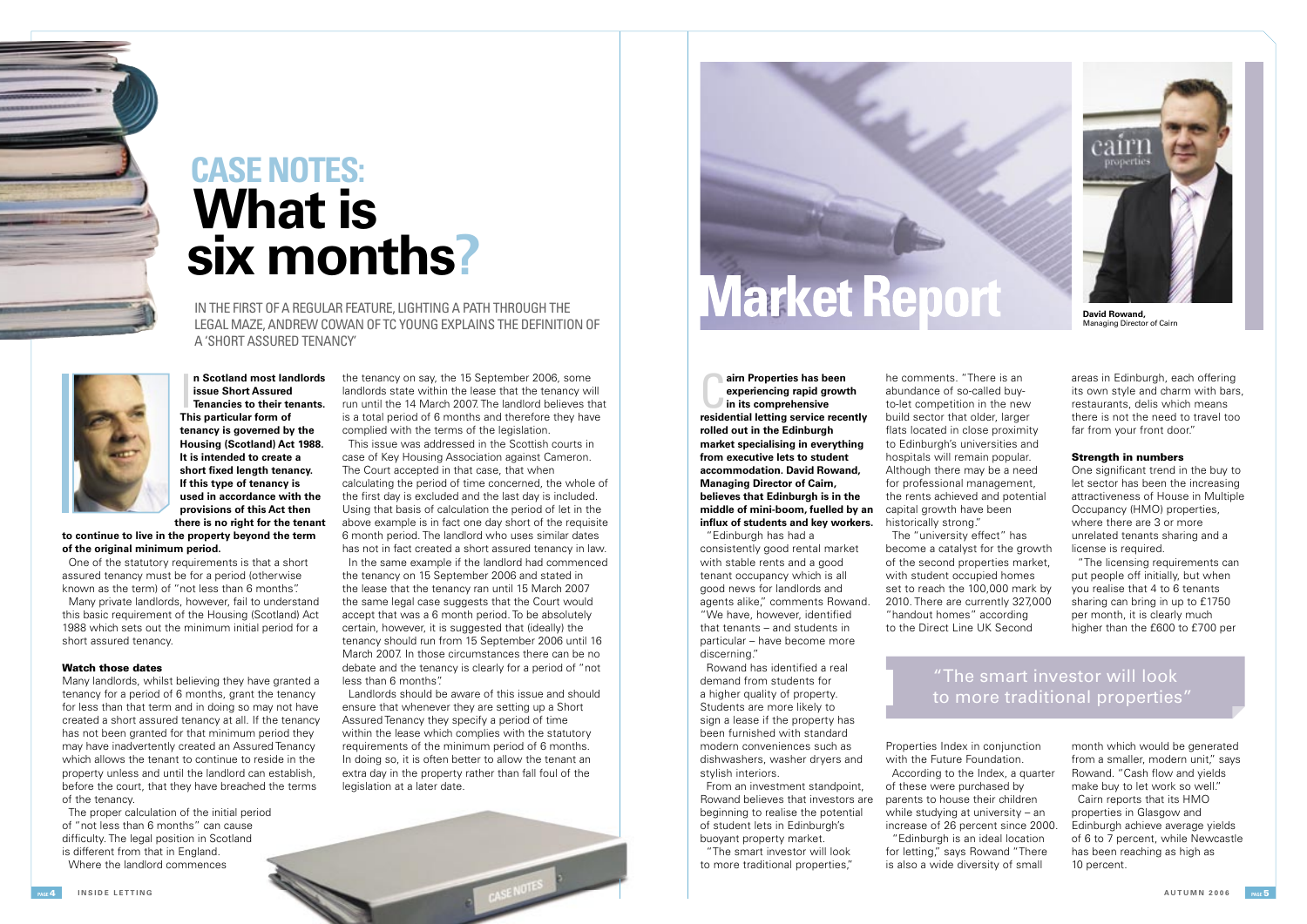**Q: The Scottish Executive has said that the private rented market has an important role to play in helping to meet the 2012 target to cut homelessness. How can Edinburgh's unique private rented market rise to this challenge?**

**A:** Obviously we will have to strengthen partnerships. Council services such as letwise have gone a long way to strengthening relationships. Edinburgh Landlord Accreditation (ELA) is also an ideal way for anyone in Edinburgh's competitive lettings marketplace to show that they have the edge. This recognised seal of approval shows that an ELA landlord or letting agent is committed to providing good quality well-managed property.

**A:** This is a debate about the dynamics of a growing and prosperous city, not about housing tenure. Ideally communities should be sustainable and have a mix of tenures. If people have access to good quality accommodation, whether in the private rented market or otherwise, they will be more inclined to settle in a community. Edinburgh is a growing and dynamic city which will always need flexible accommodation for

There are also a range of other initiatives which show that the Council and the private sector are working together. The Private Sector Leasing (PSL) scheme, for example, has now provided over 500 homes for those in housing need.

students, temporary workers, festival-goers and those between house purchases. Renting will always have this transient aspect, which is fine.

With the growth of the market and the development of more initiatives, the ambitious 2012 target to reduce homelessness is achievable.

**Q: We can see the growth of the private market and its effects on the city. Critics feel that in some areas a sense of community is being lost. Residents complain that they don't know their neighbours. They say that the dynamic of an area is changed with the arrival of transient populations. What do you think?**

# **Q: What about people's fears that private tenants can mean more antisocial behaviour?**

**A:** These fears come from the perception of the bad landlord who doesn't care about their tenants, and are often groundless. These landlords are in the minority but the effect their action or lack of action can have is significant and must be challenged. All landlords, social or private need to take responsibility for the actions of their tenants. Recent legislation and the Registration scheme seek to address this within the private sector and the Council supports this by providing a wide range of services which show that we care about landlords as well as tenants.

# **Q: So it's a landlord's responsibility to deal with an antisocial tenant?**

**A:** We will support landlords to find solutions to problems but their duties and responsibilities towards antisocial tenants are clearly laid down in the Antisocial Behaviour (Scotland) Act 2004. The Council supports everyone's right to live in the city without fear of neighbour nuisance and other disruptive behaviour. Mediation is a great tool that can be used to resolve disputes and the Edinburgh Community Mediation Service has worked on many cases to achieve an outcome that pleased all parties. Landlords can also call on resources and services such as the Antisocial Behaviour Investigation

Team (ASBIT), which gathers evidence, issues warnings, and can act as professional witnesses and even disprove false allegations.

There is also our award-winning Noise Team, which works alongside the police to monitor and control antisocial noise. At nighttime, the team of 16 Environmental Health Officers is contactable via the Police. letwise is on hand to help landlords set up proper tenancies, and make sure they understand fully the nature of their contracts with tenants.

letwise are also producing an antisocial behaviour resource pack. This toolkit contains practical help for all landlords and letting agents. It has an easy-to-use CD ROM which should prove invaluable to any landlord dealing with antisocial tenants.

The HMO (Houses in Multiple Occupation) helpline is available to landlords, tenants and neighbours of HMOs.

## **Q: What would you say to the Scottish Association of Landlords who say "All this bureaucracy is driving out the good landlords rather than the bad landlords"?**

**A:** I would argue that their concerns are unfounded as Edinburgh's private rented market still shows strong growth. Bad landlords will be dealt with by enforcement, and will be told that they will have to change or leave the market.

# **Q: So Edinburgh's private rented market is in good shape?**

**A:** Yes, very much so, though we can always do better and I aim to keep our eyes on continually improving standards for everyone involved in the sector.



# "No member of a community should have to put up with people destroying their peace and quiet"

INSIDE LETTING WELCOMES NEW COUNCIL LEADER EWAN AITKEN AND SEEKS HIS VIEWS ABOUT EDINBURGH'S PRIVATE RENTED MARKET.

# Taking in the view

# **EWAN AITKEN**

Councillor Aitken is a long-time Labour activist and became a Councillor in 1999. He was Minister at Restalrig's St Margaret's Church from 1995 until 2002, COSLA spokesperson for education from 2003 to 2006, and was formerly the City of Edinburgh Council Executive Member for Children and Families. Councillor Aitken intends to lead the 'best small city on the planet' into a new era.

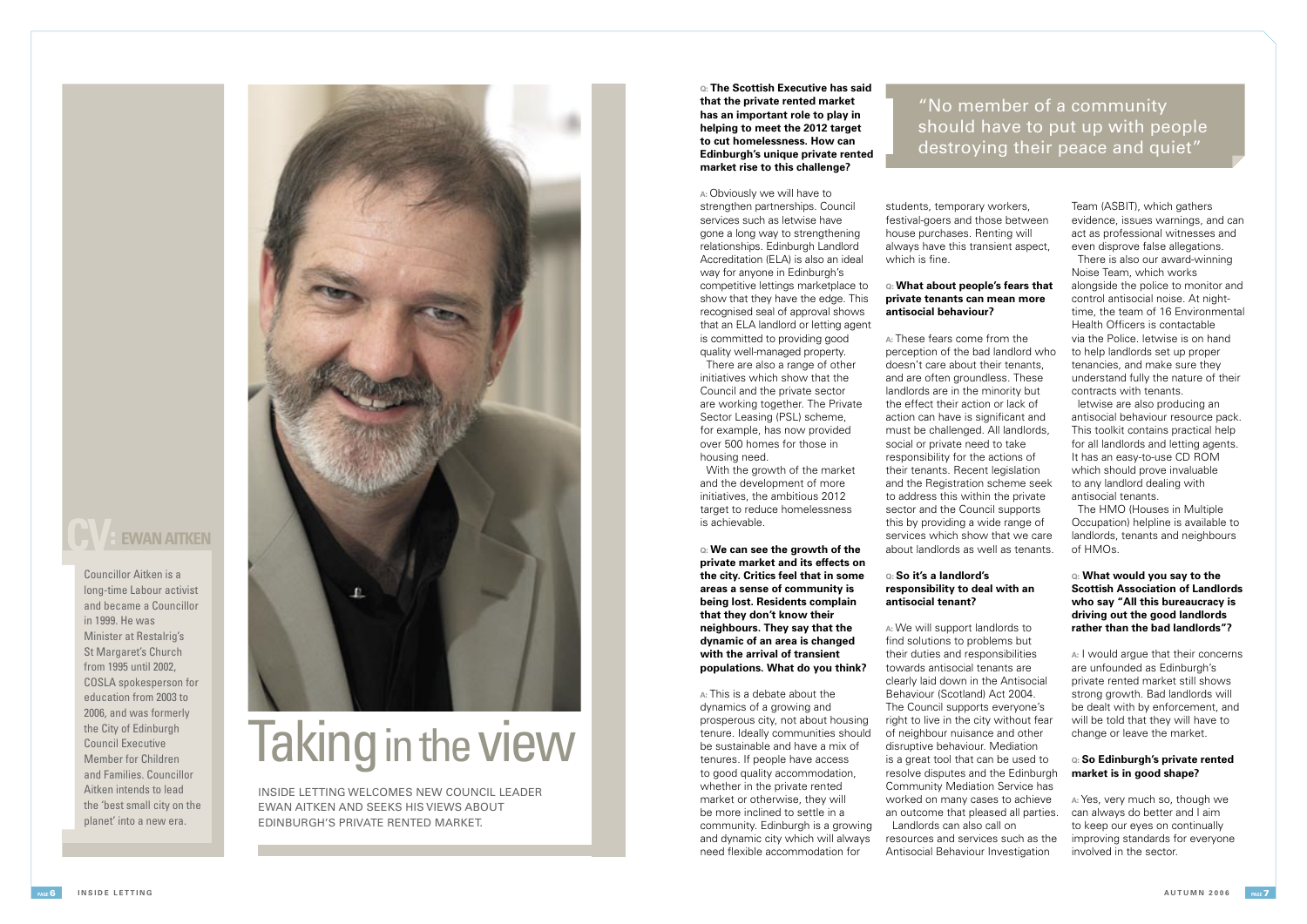# Q: **WHY EDINBURGH? WHAT'S SO SPECIAL ABOUT ITS RENTAL MARKET?**

 $\bigwedge$ : Edinburgh is a great place to live and visit. The huge range of properties available makes its rental market second-to-none. Tenants come from all over the globe to live and work in this city, creating a dynamic mixture of different cultures. The variety means no two lets are ever the same.

A: I've attended most of the courses and I'm booked-up for a couple in the not-so-distant future. I've found them to be very informative, well organised and attended by like-minded, friendly people. They have reinforced my knowledge of certain practices and bolstered my confidence in others. The courses on Tenancy Agreements and Recovery of Possession are a must for any landlord going it alone.

# Q: **WHAT ARE YOUR MAIN CONCERNS AS A LANDLORD/AGENT?**

A: My main concern as an agent is that both the landlord and tenant feel happy, safe, and above all, secure. I also live locally so I am available to help or rectify any problems that may occur.

# Q: **YOU HAVE ATTENDED A NUMBER OF LETWISE TRAINING COURSES. WHICH ONES GAVE YOU THE MOST FOOD FOR THOUGHT?**

A: As an accredited landlord, I think it is a great idea to help raise the standard of rented accommodation. It also helps highlight both landlord and tenant responsibilities when renting in the private sector. I think it's important to recognise good landlords who are striving to provide a good service.

# Q: **WHAT DO YOU THINK OF EDINBURGH LANDLORD ACCREDITATION?**

# Q: **BEST LANDLORD STORY?**

letwise offer a programme of training and briefing events for private landlords. These courses are designed to inform landlords about the various aspects of property and tenancy management and to update on any changes which impact on the private rented market.

A: A tenant called to ask for a joiner to help fix some fallen shelves and the workman we sent out now lives with her. I didn't charge anything for this additional service, but unfortunately can't promise the same for all tenants!

# Q: **WHAT ADVICE WOULD YOU GIVE TO LANDLORDS JUST STARTING OUT?**

A: Buying property to let isn't something you should enter into lightly. It is an investment and ultimately it is a business. Find out about your legal responsibilities before you start. There is a lot to learn. I really benefited from the letwise courses here. You must also be aware that although this may be an investment to you, your property is someone's home for as long as they live there. As a landlord you should respect this and try to make their tenancy as smooth as possible.

# letwise

# help and advice for Edinburgh's private tenants and landlords



**Joe's main concern is to provide tenants with quality accommodation and provide landlords with smooth running trouble free tenancies. This has been achieved by a straight forward approach to the letting business with communication between both tenants and landlords a high priority.** 

**Clover Lettings currently manage 27 properties mainly in the Edinburgh area with a few in Glasgow and Fife.**

# Landlord Training Programme: December 06 – February 07

# **Antisocial Behaviour – What is it and how do you deal with it?**

Tuesday 23 January 2006 1.00pm – 4.00pm Venue: European Room, City Chambers, High Street, Edinburgh

Antisocial behaviour can mean anything from noisy washing machines to loud parties to crime. As a registered private landlord you now have a legal responsibility to deal with complaints about your tenant's behaviour – even if this behaviour does not appear "antisocial" in the extreme. Failure to deal with your tenant's behaviour can lead to loss of your registered private landlord status which ultimately means you would be unable to let your property.

# **Course Objectives**

This course will:

- explain the different types of behaviour that are defined as "antisocial":
- explain how, as a private landlord, you have a legal responsibility to deal with your tenant's behaviour;
- tell you about how the Council can assist and support you in meeting these obligations;
- advise you on ways you can try to avoid antisocial behaviour occurring; and
- advise you on the steps you can take to deal with situations where your tenant's behaviour is causing complaint.

# **Is it for you?**

This course is an essential for all private landlords.

# TRAINING SESSIONS

# **Gas Safety Awareness**

Wednesday 6 December 2006, 1.00pm – 5.00pm Venue: Scotsman Hotel, 20 North Bridge, Edinburgh

By the end of the course delegates will:

- be aware of the role of Corgi, and the advice and assistance available;
- be aware of the requirements on Corgi registered fitters:
- be aware of the legal requirements and responsibilities on landlords and agents;
- be able to understand landlord gas safety certificates; and
- be aware of what can go wrong and the consequences.

# **Is it for you?**

This course is for anyone who lets property which has a gas supply whether as a landlord or as an agent. It is useful even for those who do not let property, but have a gas supply in their own home.









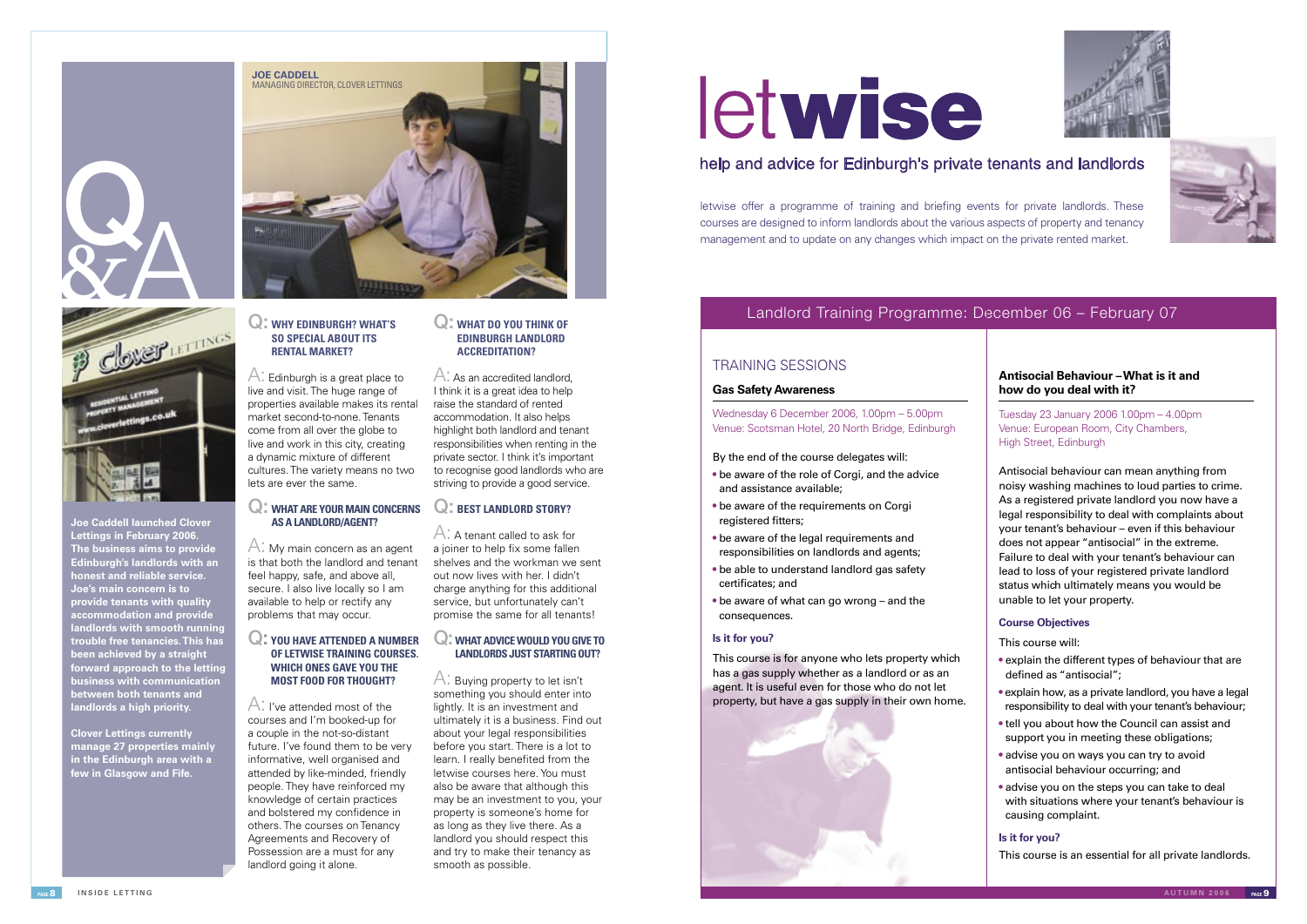# **Marketing Your Property and Deposits**

Wednesday 13 December 2006, 5.45pm – 9.30pm Venue: European Room, City Chambers, High Street, Edinburgh

# **Course objectives**

By the end of the course delegates will:

- understand how to effectively market a property and achieve optimum rents;
- understand the legal implications if they let a property without the tenants actually viewing the property (Distant Selling Regulations);
- know how to seek a tenant reference:
- understand the legalities and implications of requesting a rent guarantor;
- understand the legal requirements around deposits; and
- be aware of how to deal with disputes around deposits.

## **Is it for you?**

This course is beneficial both for newcomers to the private renting business and experienced landlords and letting agents alike.

# **Tenancy Agreements**

Thursday 11 January 2007, 5.45pm – 8.30pm Venue: European Room, City Chambers, High Street, Edinburgh

#### **Course Objectives**

By the end of this course delegates will:

- be aware of the legal requirements and pitfalls in creating assured and short assured tenancies;
- be aware of unfair contract terms in leases and how to avoid these;
- be aware of the legal rights and obligations of landlords and tenants;
- understand what action can be taken against tenants if things go wrong; and
- be aware of what could be construed as harassment.

#### **Is it for you?**

This course is intended for private landlords and letting agents involved in creating tenancy agreements whether let to individuals / families or shared occupancy. It is intended to cover assured and short assured tenancies, and is not intended to address resident landlords or protected tenancies.

# **Recovery of Possession**

Thursday 18 January 2007, 5.45pm – 8.30pm Venue: European Room, City Chambers, High Street, Edinburgh

## **Course objectives**

By the end of the course delegates will:

- understand the mandatory and discretionary grounds for repossession;
- understand the legal requirements to successfully regain possession at the end of a lease;
- be aware of the notices and procedures required in repossession;
- be aware of what can go wrong when seeking possession, and how to avoid these problems; and
- understand court processes.

#### **Is it for you?**

This course is intended for both new and experienced landlords and letting agents. It is not designed for resident landlords.

# **Resolving Conflicts Positively**

Thursday 25 January 2007, 1.00pm – 4.00pm Venue: Business Centre, City Chambers, High Street, Edinburgh

This course will explore techniques for resolving conflicts to everyone's satisfaction. Typical disputes between landlord/tenant and tenant/neighbours will be examined and delegates will learn straight forward practical techniques for helping to ensure conflicts are handled productively.

#### **Course Objectives**

By the end of the course delegates will:

- be aware of how conflicts arise;
- have a better understanding of how conflicts escalate;
- be aware of how not to make conflicts worse;
- be familiar with some constructive negotiating techniques;
- be familiar with some practical skills for handling conflict positively; and
- be aware of how mediation can help.

#### **Is it for you?**

This course is suitable for all private landlords and letting agents.

# **Finance Matters**

Tuesday 6 February 2007, 1.00pm – 5.00pm Venue: European Room, City Chambers, High Street, Edinburgh

# **Course objectives**

By the end of the course delegates will:

- understand the implications of current taxation legislation as it affects landlords;
- understand the most effective ways to structure finances to maximise benefits;
- understand the different types of mortgages available and their advantages;
- understand how to maintain effective financial and bookkeeping records; and
- be aware of the insurance market, and the types of insurance covers landlords should consider when renting property.

## **Is it for you?**

This course is aimed at both new and experienced landlords and letting agents or those considering how to maximise tax benefits from current legislation and those who would like more information on effective bookkeeping.

# **The Law of Repairs**

Thursday 8 February 2007, 5.45pm – 8.30pm Venue: European Room, City Chambers, High Street, Edinburgh

#### **Course Objectives**

- By the end of this session delegates will:
- be aware of statutory and common law repairing obligations;
- understand the remedies available to tenants when landlords fail these duties:
- have an understanding of gas safety, furniture and fire safety regulations, and electrical safety.

# **Is it for you?**

This course is designed for both new and experienced landlords and letting agents.

# BRIEFING SESSIONS

# **Saving Money on Domestic Energy**

Thursday 22 February 2007, 6.00pm – 8.00pm Venue: Business Centre, City Chambers, High Street, Edinburgh

Increased energy efficiency enhances the quality of housing, reduces fuel poverty, lowers the incidence of cold related illnesses, and promotes affordable warmth. This, in turn, can lead to more stable tenancies and lower maintenance costs for your properties. All householders, including private and social landlords, are now being encouraged to meet a range of energy efficiency targets in order to reduce the amount of energy being wasted in Edinburgh homes by 30%. The phased introduction of Energy Performance Certificates from 2007, which will have to be provided to prospective tenants or buyers, may have an impact on rent levels and property values. Landlords can secure tax benefits under the Landlords Energy Saving Allowance as well as benefit from a range of energy efficiency grants by making their rental property more energy efficient.

It is important that as an owner and a private landlord you are aware of changes and developments in this area and know what advice, assistance and grants are available to you.

# **Is it for you?**

This briefing session will be of benefit to any landlord or letting agent interested in making their rental property more energy efficient, cost effective and attractive in a competitive rental market.

# **All of these courses are free of charge.**

**You can book a place by contacting Rosalind Laidlaw on 0131 529 7454 or e-mailing letwise@edinburgh.gov.uk.**

**For further information about these courses or future training events, contact our Training & Development officer, Rachel Fleming on 0131 529 2177 or e-mail: rachel.fleming@edinburgh.gov.uk.**